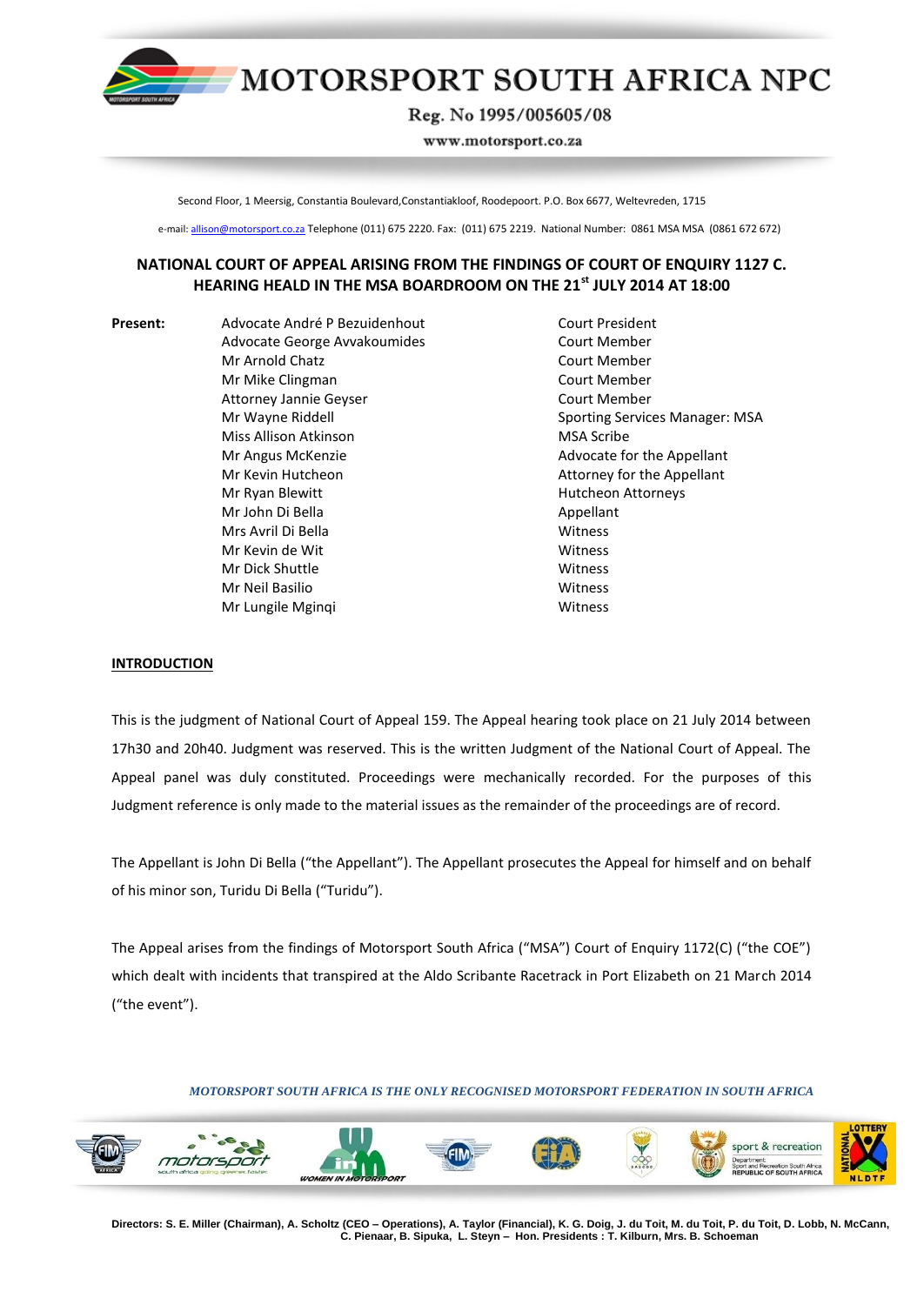It is common cause that Mr Hector North ("Mr North"), the father of Jordan North ("Jordan") filed a protest with the stewards at the event as a result of the incidents that transpired. The Appellant did not file any protest. The stewards enquired into the incidents and made a finding. That finding was set aside by MSA as a result of a technicality regarding the renewal of a licence of the stewards. MSA accordingly commissioned the COE to enquire into the incidents.

The COE effectively investigated two separate incidents, one on-track and one off-track. The on-track incident involved the alleged bumping of Turidu by Jordan during a practice session at the event. When Turidu and Jordan returned to the pits a further incident took place between the Appellant and Mr North pursuant to which a complaint was filed by Mr North with the Clerk of the Course. (Reference to "*the incident*" herein covers both the on-track and the off-track incidents.)

The COE held that an altercation did in fact take place between the Appellant and Mr North and as a result of the conduct of the Appellant and Mr North, three penalties were handed down:

Turidu was placed under observation for the next twelve months and should he or his crew be found guilty of contravening GCR 172 iv) during this time, his competition licence shall be suspended for a period of twelve months;

The Appellant was placed under observation for the next twelve months and should he again contravene GCR 172 during this time, he shall be barred from entering any official area during any MSA sanctioned kart race meeting. The effect of this penalty would mean that upon a future contravention of GCR 172 by the Appellant, he shall receive a life-time bar from entering any official area during a MSA sanctioned kart race meeting;

Jordan was placed under observation for the next twelve months and should he or his crew be found guilty of contravening GCR 172 iv) during this time, his competition licence shall be suspended for a period of three months.

Avril Di Bella ("Mrs Di Bella"), the spouse of the Appellant was the parent / guardian who entered Turidu at the event. No penalty was imposed by the stewards against Mrs Di Bella. The COE likewise did not impose any penalty against Mrs Di Bella.

The Appellant was granted leave to Appeal to this National Court of Appeal. The Notice of Appeal attacks the whole of the judgment of the COE which effectively means that both the penalty against Turidu and the penalty against the Appellant form the subject matter of this National Court of Appeal.

The Appellant was represented by attorneys and Counsel during these proceedings.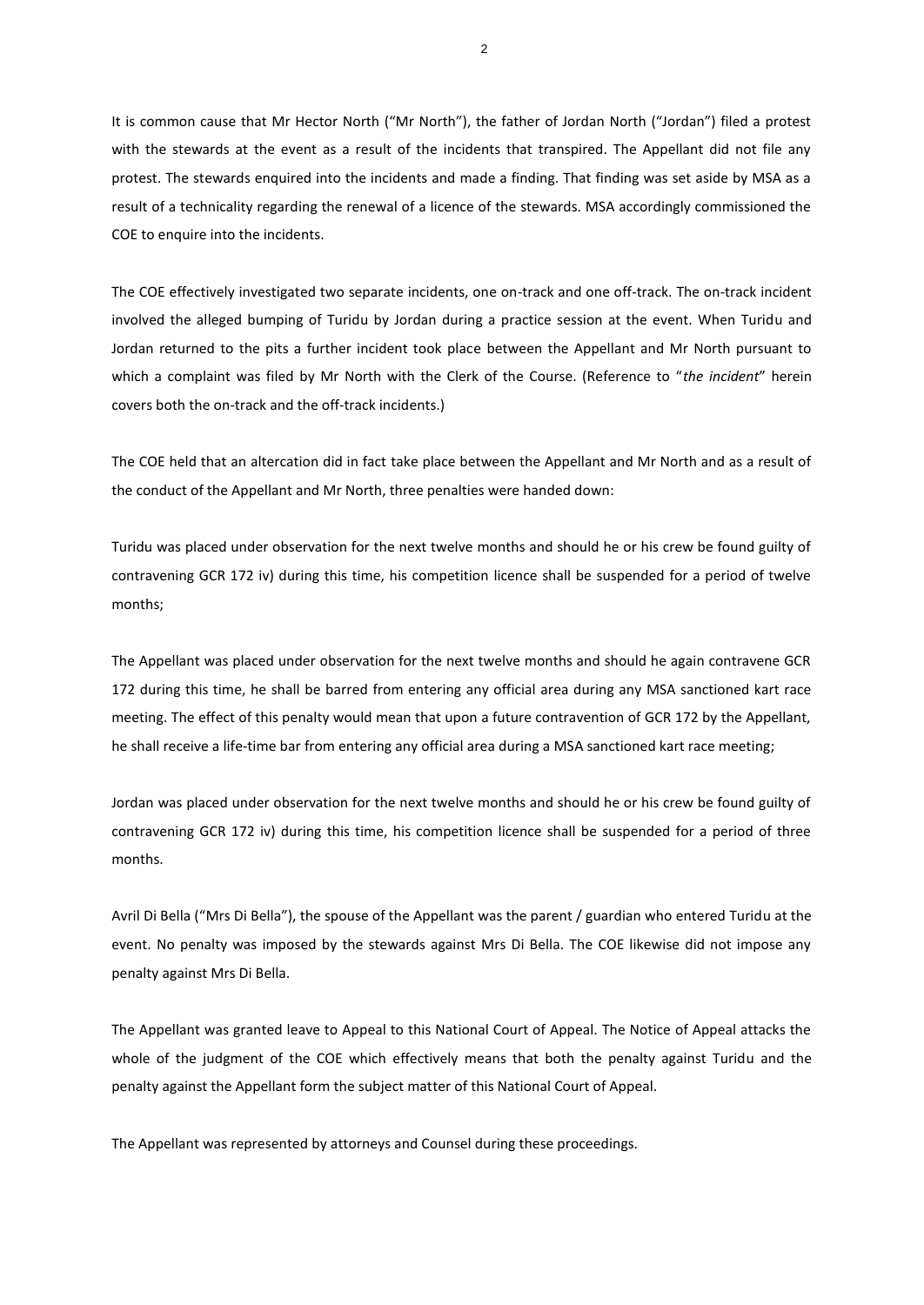An Appeal Bundle, comprising exhibits "A" to "U29", was placed before this National Court of Appeal. In addition, a condonation bundle comprising exhibits "A" to "D" was relied on by the Appellant. The Appeal Bundle contained all the relevant documents referred to by the parties.

No Appeal was filed by Jordan against the penalty imposed on him.

## **THE CONTROL OF MOTORSPORT**

The control of motorsport in South Africa is held by MSA, a Non Profit Company in terms of the Company's Act 61 of 1973. MSA holds the sporting authority to govern motorsport as it is the delegated authority by the FIA, CIK and FIM. MSA is structured with a Board of Directors, a Secretariat, a National Court of Appeal, an Executive Committee, Specialist Panels, Sporting Commissions and Regional Committees. The Secretariat of MSA does not serve as bodies governing discipline of motorsport. It only attends to secretarial issues. Mr Wayne Riddell represented MSA in this capacity. The exercise of the sporting powers by MSA is in terms of the sporting codes of the FIA, CIK and FIM. As such, MSA has the right to control and administer South African National Championship competitions for all motorsport events. The National Court of Appeal of MSA is the ultimate final Court of Judgment of MSA.

(see *Articles 2, 3 and 6 of the MSA Memorandum*) (see *Article 19 of the MSA Memorandum*)

# **CONDONATION**

The GCR's make no express provision to condone the late filing of a Notice of Appeal.

On 17 June 2014, MSA informed the Appellant that leave to Appeal to the National Court of Appeal was granted. On 27 June 2014, the Appellant submitted his Appeal documents to MSA whereupon the Appellant was informed that pursuant to the provisions of GCR 212 B), paragraph 3, the Appeal was out of time. On the same day, Hutcheons Attorneys of Bedfordview, acting for the Appellant, filed an application for the condonation for the late filing of the Notice of Appeal. The application for condonation was supported by an affidavit of Ryan Blewitt who explained that the exclusive reason for filing the Notice of Appeal one day late on 27 June 2014 (instead of 26 June 2014) was occasioned by an administrative oversight by the attorneys who were under the impression that the seven days lapse on 27 June 2014. It appears from the affidavit that the Appellant was always intent in prosecuting the Appeal, consulted with Counsel and took all further steps to prosecute the Appeal through the payment of the necessary fees.

Procedural Directive 1 was issued to inform the parties that the application for condonation will be considered at the commencement of the hearing.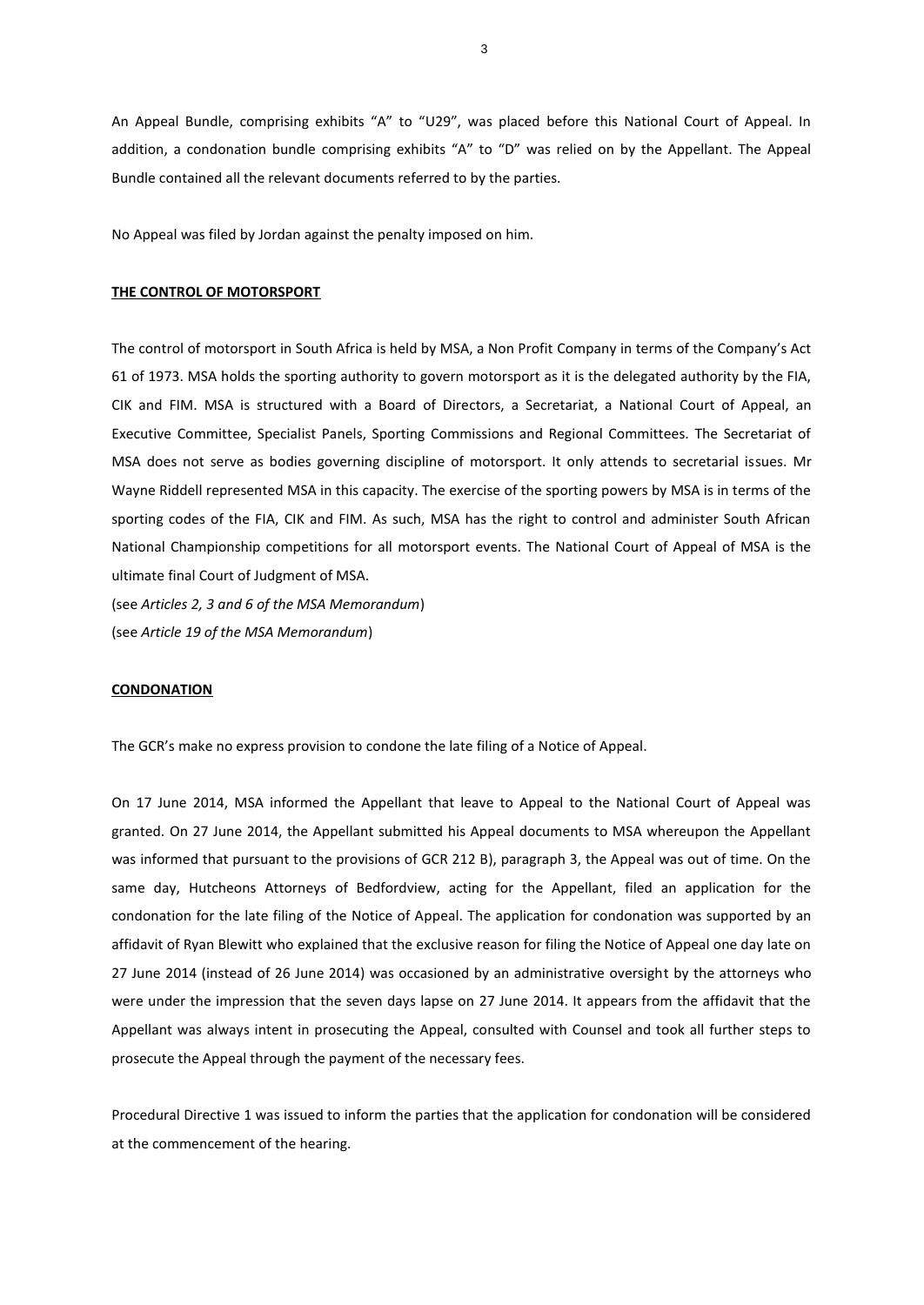There is a peculiar feature in this Appeal that the Appellant originally embarked thereon to cite Mr North as the Respondent in the matter (we return to this issue later in this judgment). Mr North, in an e-mail dated 9 July 2014 confirmed that he will not oppose the application for condonation filed by the Appellant.

In the current instance it appeared to this National Court of Appeal that there were exceptional circumstances which necessitated that this National Court of Appeal grants the condonation. MSA has an inherent power to condone the late filing of appeal documents. No interested party raised any objection to the application for condonation and in particular, MSA did not oppose the application. To have dismissed the Appeal because it was filed one day late as a result of the administrative error by the attorney of the Appellant, would have disposed of the matter on a technicality, without dealing with the merits. The importance of the matter was of such a nature that this National Court of Appeal decided to grant the condonation based on the exceptional circumstances and no dilatory conduct by the Appellant being shown.

## **THE CITING OF MR NORTH AS THE RESPONDENT AND HIS REQUEST FOR PROCEDURAL DIRECTIVES**

On 10 July 2014 Mr North raised objection through an e-mail to MSA, to the fact that he was cited as a Respondent by the Appellant.

On 16 July 2014, Schwarz-North attorneys of Hyde Park, acting for Mr North, filed a written submission with MSA seeking several directives.

On 17 July 2014, Procedural Directive 2 was issued, informing all relevant parties that the citing of Mr North as the Respondent had no legal consequence and that the National Court of Appeal will consider the Appeal of the Appellant in terms of the GCR's and the National Court of Appeal Procedures. The Appellant was informed that he was *dominus* to prosecute his Appeal and that it was for MSA or any other interested party to present evidence at the Appeal should MSA or any other party so elect. The request for Procedural Directives as requested by Mr North was accordingly declined.

The citing of Mr North as a Respondent was unfortunate and unnecessary. The Appeal of the Appellant was between him and MSA and he was fully entitled to challenge the penalties imposed on him / Turidu by the COE. Appeal proceedings are not designed to hit back at other competitors. If the Appellant originally filed a protest against Mr North or against Jordan the position would clearly have been different. The citing of Mr North as the Respondent was clearly an afterthought by the Appellant. There was no reason in fact or the GCR's to cite Mr North as the Respondent.

On 21 July 2014 Mr North informed MSA that in view of Procedural Directive 2, he would not attend the National Court of Appeal hearing.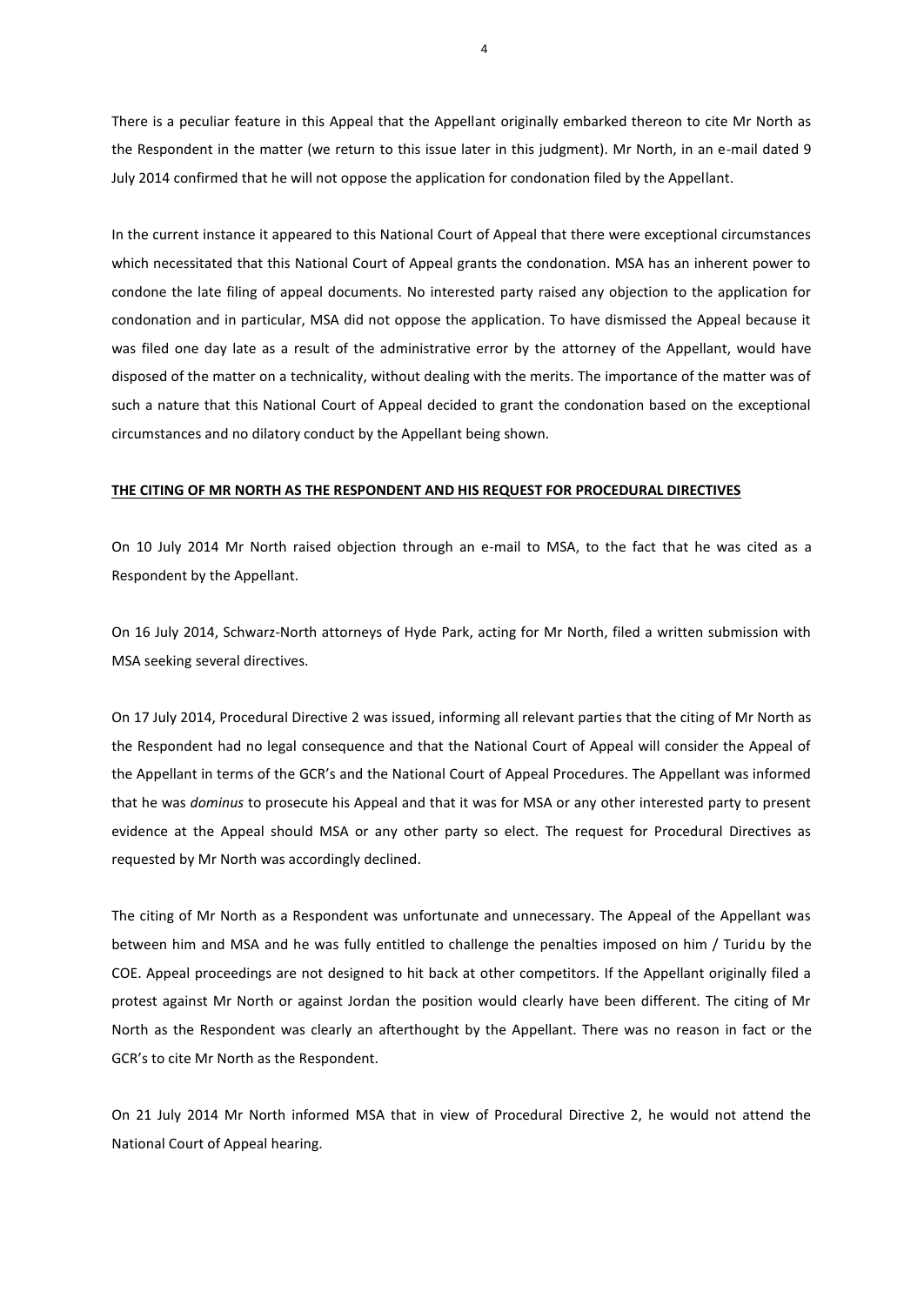## **LEGAL AND FACTUAL ISSUES WHICH ARISE IN THIS APPEAL**

The Notice of Appeal contains ten grounds upon which the Appeal was pursued. In essence the following grounds were raised:

that the Appellant's version of the incident should have been accepted by the COE;

that the COE should have found that Jordan deliberately or recklessly or carelessly bumped Turidu from behind;

that the COE erred as it was not common cause that the Appellant instructed Turidu to "*take Jordan out*";

in consequence of these errors, it is alleged that the COE erred in its finding that the Appellant contravened the provisions of GCR 172 iv);

that the COE failed to take into account that the Appellant had been provoked before the incident occurred, that the seriousness of the incident was over-emphasised and that Appellant's previous contravention of GCR 172 was likewise over-emphasised.

The Notice of Appeal also contains grounds that Mr North and Jordan should have received heavier penalties for their conduct during the incident.

In the National Court of Appeal's view the following material legal and factual issues crystallized in this Appeal:

whether the evidence supports the grounds of Appeal;

whether the penalties imposed were appropriate in terms of the GCR's and based on the evidence.

#### **PROCESS FOLLOWED DURING THE APPEAL**

All hearings of Appeals in terms of the GCR's are held *de novo*. (see *GCR 208 viii*)

The Appellant, through his legal representatives presented the evidence of Lungile Mginqi ("Mr Mginqi"), Neil Basilio ("Mr Basilio") and the Appellant.

The Appellant also submitted written submissions prepared by his Counsel.

All interested parties were given an opportunity to address the National Court of Appeal.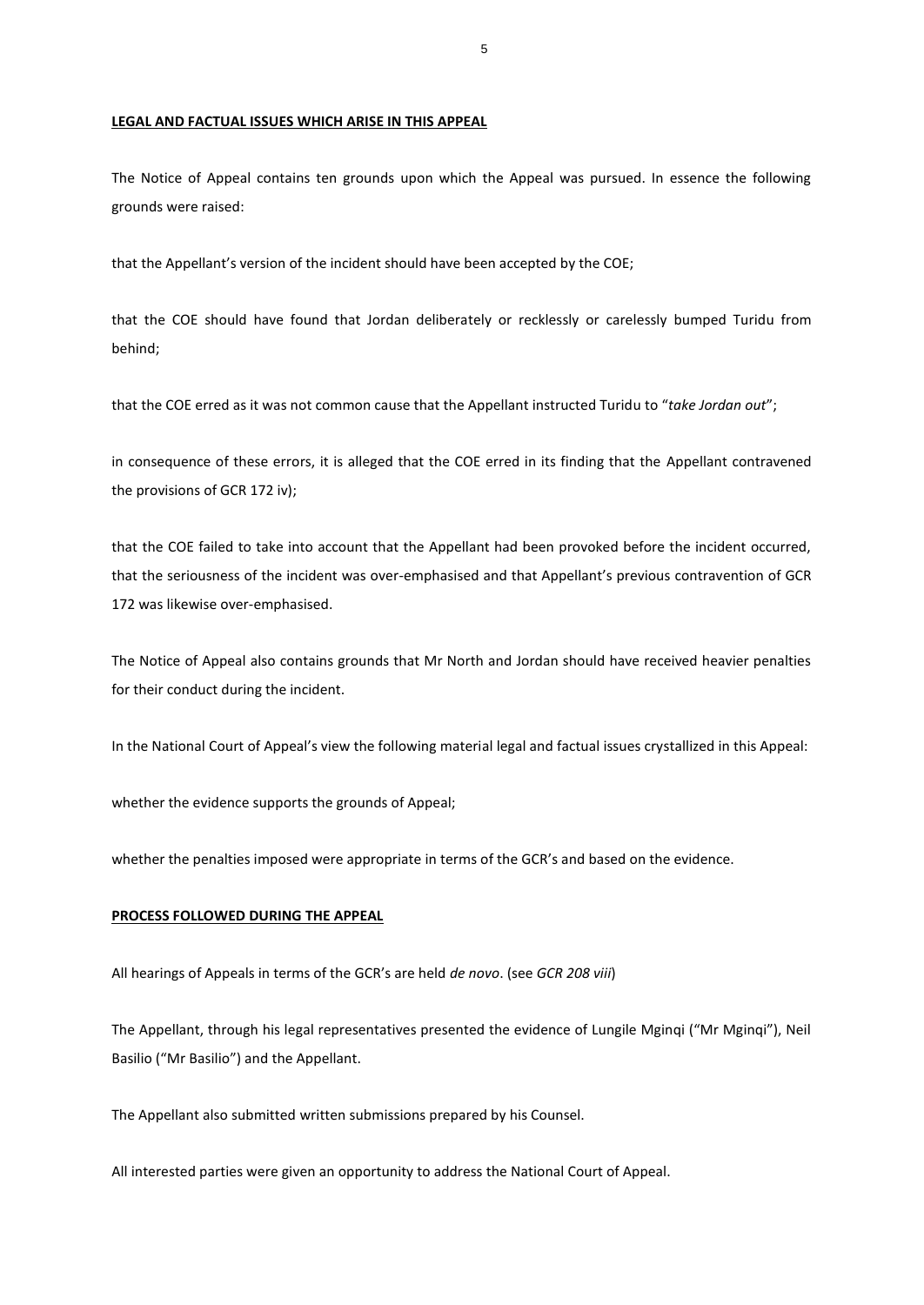MSA did not lead any evidence.

At the commencement of the Appeal, the Appellant's Counsel was informed as to certain important aspects which the National Court of Appeal required ventilation on during the Appeal.

# **THE MATERIAL GCR's**

The participation of motorsport competitors in events managed by MSA is based on the law of contract. MSA has the sporting authority and is the ultimate authority to take all decisions concerning organizing, direction and management of motorsport in South Africa. (see *GCR INTRODUCTION – CONTROL OF MOTORSPORT*)

All participants involved in motorsport events subscribe to this authority. As such, a contract is concluded based on the "*rules of the game*".

There exists a ranking structure in the MSA Rules and Regulations. (General Competition Rules are referred to as "GCR's").

The "*rules of the game*" of motorsport are structured in main on the Articles of MSA and the GCR's. Any competitor who enters a motorsport event subscribes to these "*rules of the game*". (Reference in this judgment to "*rules and regulations*" intends to refer to the broad meaning of the "*rules of the game*". Specific references to GCR's are individually defined.) (see *GCR 1*)

It is expected of every entrant and competitor to acquaint themselves with the GCR's constituting the "*rules of the game*" and to conduct themselves within the purview thereof.

(see *GCR 113 read with GCR 122*)

It is clear from the entry form of Turidu that his mother, Mrs Di Bella, signed his entry and took the prime responsibility for him as she is a major. Turidu is ten years old and did not attend the National Court of Appeal.

The Appellant raised no objection as to his *locus standi* either in the COE or in this National Court of Appeal. He was clearly on the evidence part of the pit personnel or service crew of Turidu. In view of the findings of this National Court of Appeal we deemed it unnecessary to extend any penalty towards Mrs Di Bella.

GCR 172 details misconduct in eleven different categories. GCR 172 iv) provides that any act which is prejudicial to the interest of MSA or motorsport generally shall be deemed a breach and disciplinary action may be taken against offenders. Prejudicial acts are specifically included through reference, including: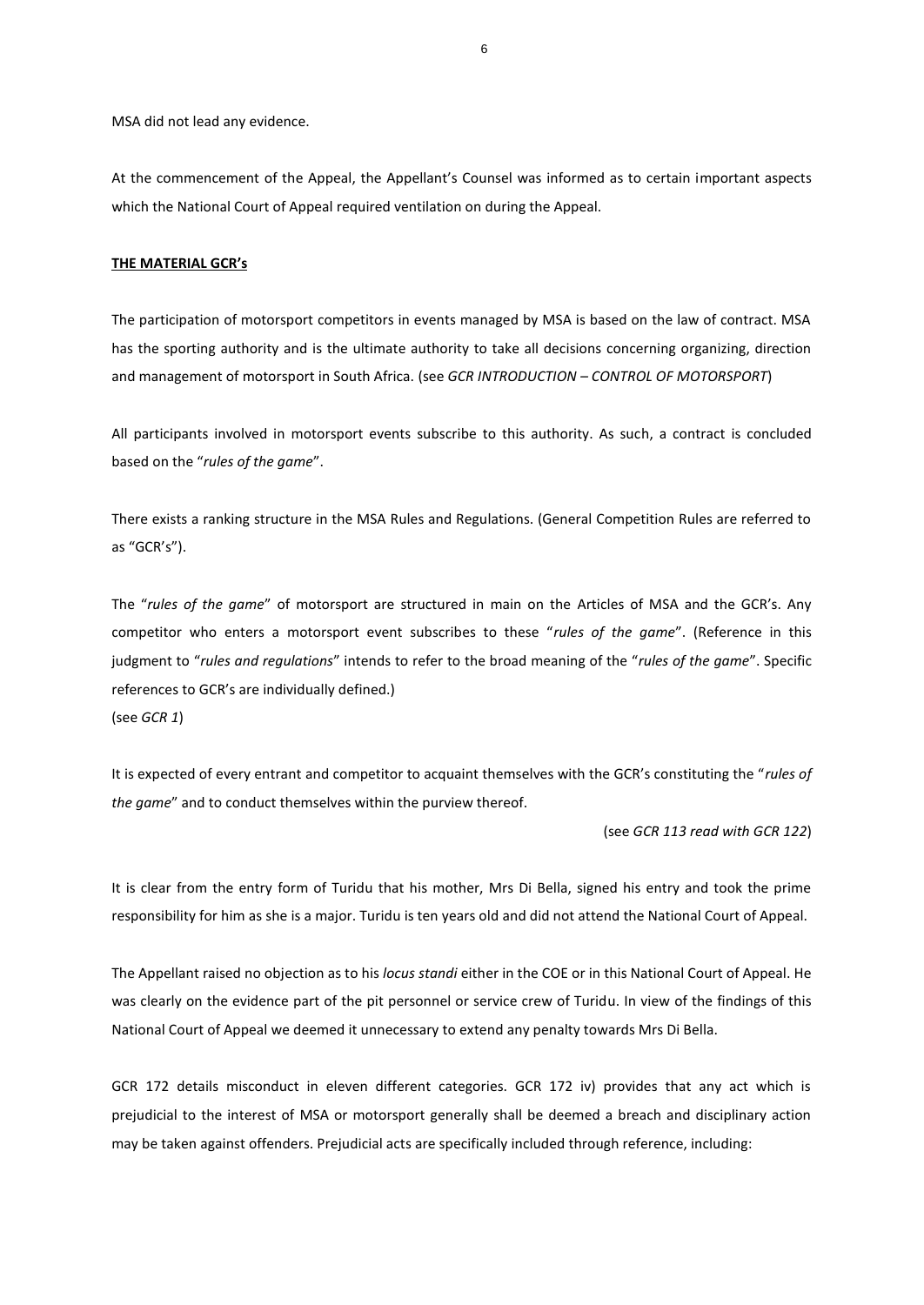intimidation either on-track or off-track;

verbal and / or physical abuse;

acts (including comments and / or gestures) which would reasonably be considered by the general public to be offensive or inappropriate.

## (see *GCR 172 iv)*)

GCR 177 provides for a scale of penalties. It does not provide for a penalty that any competitor can be "*placed under observation*" and that contraventions of the GCR's during this time of "*under observation*" may result in the competition licence being suspended. It is not competent to suspend a penalty subject to the fulfilment of a condition ("*observation*") which in itself is vague and not precise.

(see *GCR 177*)

## **THE FACTS**

Mr Mginqi was present when the on-track incident happened between Turidu and Jordan. He testified that during the practice session he was standing approximately 50 metres from the incident and it was visible to him that an intentional manoeuvre was executed by Jordan to bump Turidu. Mr Mginqi attended the event as his son (competitor 91) was also competing in the same event. Jordan was substantially faster than Mr Mginqi's son and overtook him. He testified that Jordan "*smashed Turidu nicely from the back*". He believed that the movement was pre-meditated. He did not see the kart of Turidu after the incident. In Mr Mginqi's view it was not common that persons bump each other but there is a general view between parents that Jordan frequently bumps competitors.

Upon examination, Mr Mginqi's evidence was virtually nullified. He indicated that the incident happened going into a corner. Turidu did not go off the track and he could not say whether the incident occurred as a result of the braking by Turidu (where he previously stated that it was an intentional act by Jordan). No protest was filed by Mr Mginqi to report the incident with the Clerk of the Course and he conceded that he could not be one hundred percent sure as to whether the braking of Turidu did not occasion the incident. Mr Mginqi marked his position from where he stood on a map of the track. He indeed marked two corners where the karts could have been when the incident occurred and he was not sure at which one of the two the incident happened. Upon a question by one of the Court Members, Mr Mginqi positively confirmed that the incident happened in the braking area. Upon a consideration of the two marks that Mr Mginqi made on the map his version that the two karts were travelling parallel to him, can simply not be correct.

Mr Basilio runs his own racing team under the style of "*Neil Basilio Racing*". Turidu was a client of him since August 2013. He testified that he witnessed the incident and similarly placed two marks being "X" and "Y" on a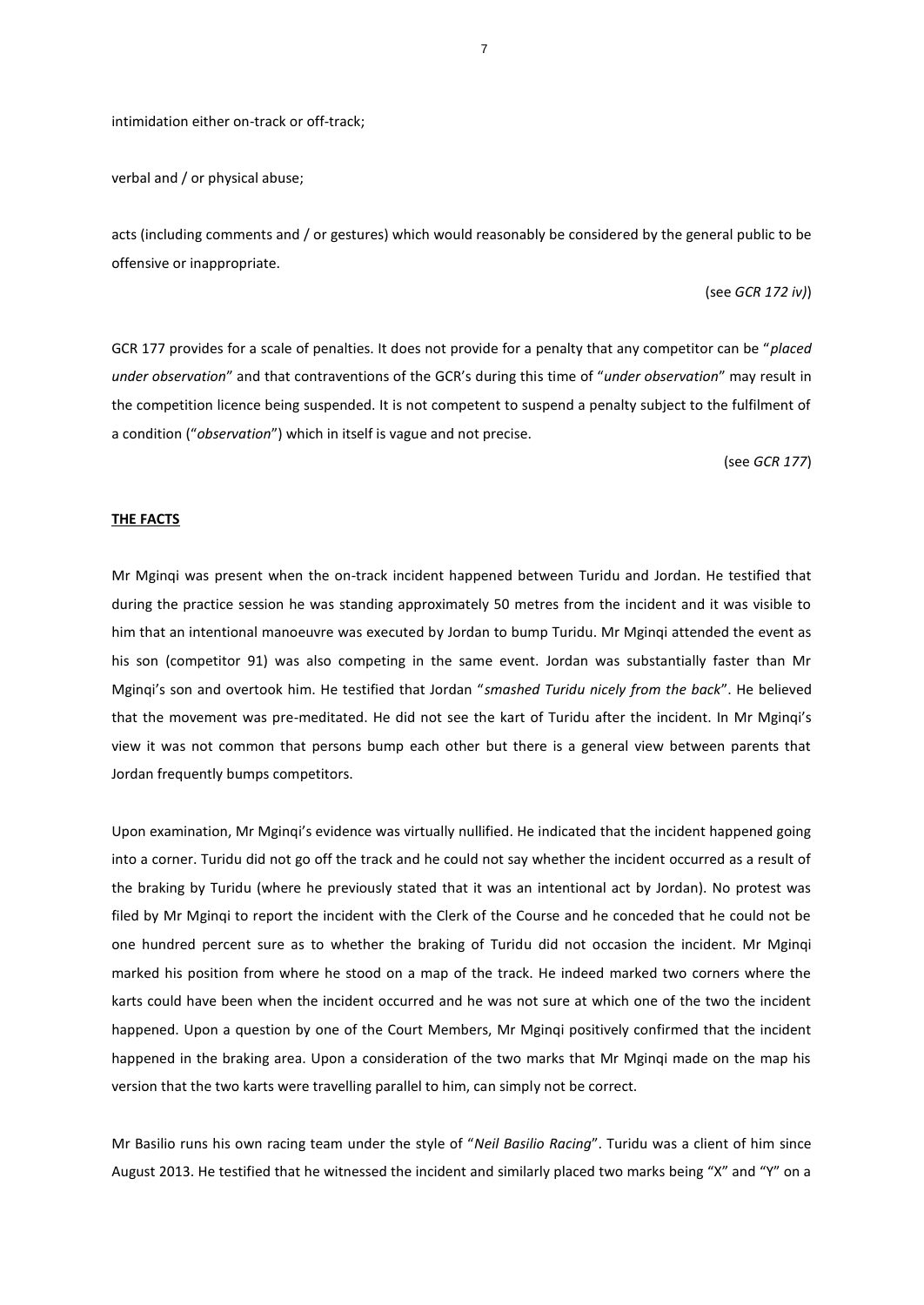separate map. "X" reflecting where he was standing and "Y", the area in which the accident happened. He was approximately ten to twelve metres from where the incident occurred and nothing obstructed his view. The karts were coming towards a left hand turn and approached the corner at the braking point. In his view Jordan braked later and bumped into Turidu. The incident happened at a speed of more than 60 km/h. He blamed Jordan for an intentional act. The reason why he states that it was an intentional act lies therein that if Jordan wanted to pass Turidu he could have done so as there was enough space available. Jordan did not use the left hand side of the track.

According to Mr Basilio there was no severe damage on the kart of Turidu. The kart has a plastic bumper which became dislodged. The plastic bumper was placed back in position by pressing it back. There was only one previous incident which he could refer to between Jordan and another competitor. The complaint against Jordan was thrown out in that instance.

Upon questioning Mr Basilio by one of the Court Members, he conceded that it would be hard for him to tell whether the incident did not happen under braking conditions where Turidu may have braked harder.

The Appellant testified that he saw the incident from a distance of approximately thirty to forty metres. He marked his position and that of the karts as "A" and "B" on the same map as where Mr Basilio made his marks.

In the Appellant's view, Jordan was to be blamed and it was not the first bump on the lap. Jordan indeed bumped Turidu before the corner at least two to three times. The Appellant was angry as bumping in his view is dangerous. He raced before and he knows what it is about. One should not be bumping. He acknowledges that accidents happen but he could see that Jordan's conduct was intentional. The Appellant is sixty three years old and also raced for three years in 100's. This happened approximately fifteen years ago. When Turidu returned to the pits, the Appellant wanted Jordan to hear a specific statement. He stated that if Jordan bumps Turidu again, Turidu must bump him back. Turidu is a soft spoken boy. In a previous incident where Turidu bumped another competitor he indeed cried when he came off the track after the Appellant reacted to the bump by saying "*it was good that you bumped him*". The Appellant testified that he would hate to see that kids racing karts would "*go over*", in other words roll the kart and break their necks.

When questioned about other incidents it appeared that there was only one incident in which the Appellant complained about Jordan. The Clerk of the Course in that instance dismissed the complaint. The conduct of Jordan complained of in that instance was for "*weaving*" (moving from side to side).

The Appellant testified that he decided that he was not going to complain (to the Stewards), that he will not be petty and why would he waste his time.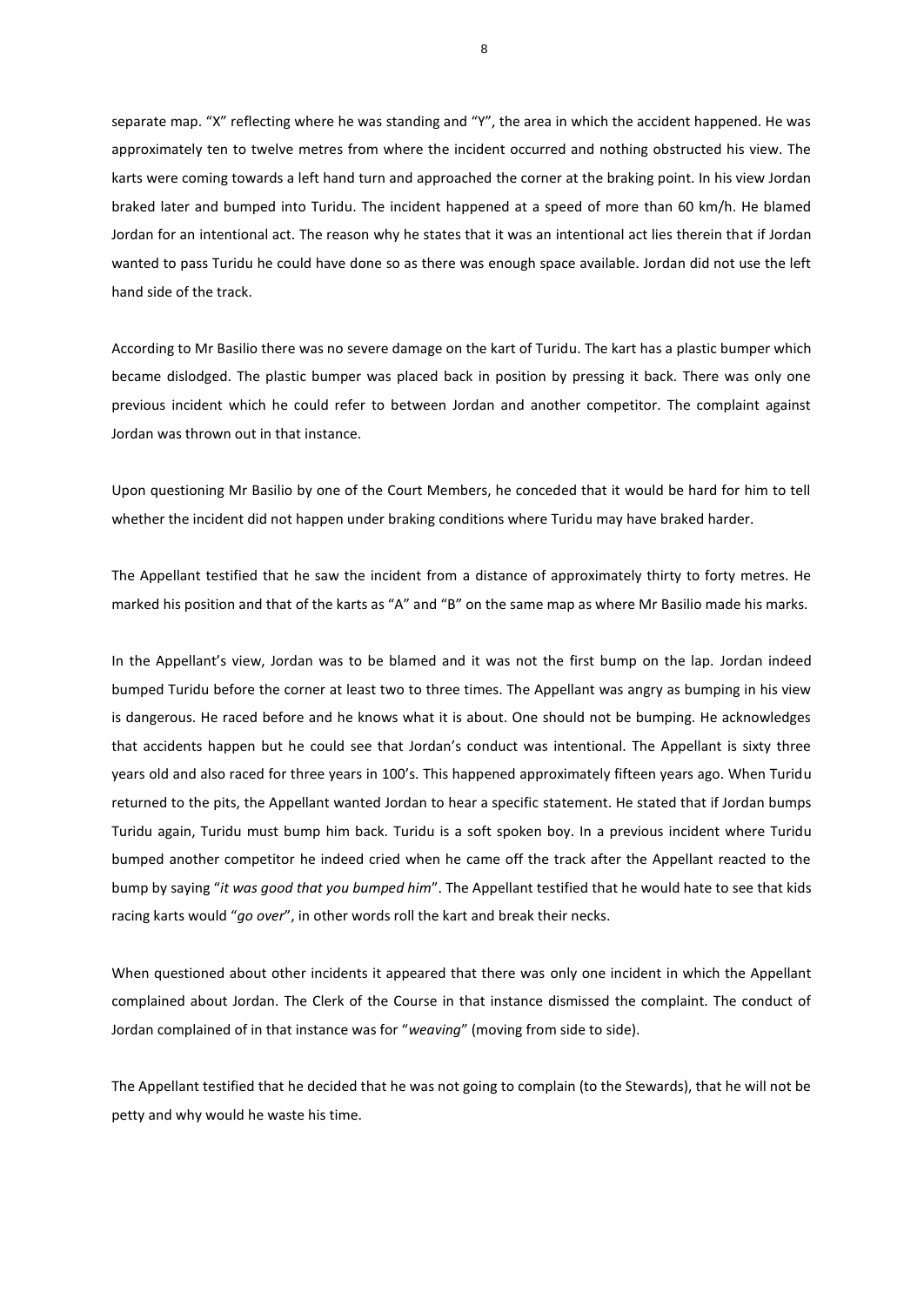Turidu is an enthusiastic kart competitor who intends to compete in national events. The Appellant supports Turidu in his racing endeavours. He prepares the karts and rebuilds the engines.

The Appellant conceded that he made a mistake in not reporting the incident.

Mrs Di Bella informed the Court that notwithstanding the Appellant's instruction to Turidu to bump Jordan that she would have ensured that he would not do so.

None of the three witnesses corroborate each other as to where the incident therefore happened.

# **THE MERITS**

It is the Appellant's case that a gross miscarriage of justice occurred. The Appellant carries the onus in this regard.

Proof of a fact generally means that the institution receiving the evidence, received probative material with regard to such fact and has accepted such fact as being the truth for purposes of this specific case. The process of consideration is one of evaluation.

(*see Principles of Evidence, Schwikkard and Van der Merwe at 19 and further*)

In addition to the evidence presented to this National Court of Appeal, the following should be emphasised which appear from the Appeal Bundle:

in the application for leave to Appeal the Appellant stated the following:

"*Avril and John Di Bella, (motivated by concern for the safety of their son on track and concerned for the apparent reckless disregard of Jordan for the safety of competitors including Turidu), upon Turidu and Jordan returning to the pits and with the sole purpose to caution Jordan against further actions threatening the safety of competitors and unsportsmanlike conduct, announced to both Jordan and Turidu that in the event that Jordan were to bump Turidu again, that Turidu was to bump Jordan in return.*"

(*see Appeal Bundle "D4", paragraph 5*)

there is no evidence that Jordan was threatening the safety of competitors or conducted himself in an unsportsmanlike manner;

in the Appellant's Heads of Argument the following submission was made on behalf of the Appellant:

"*The Appellant contends that when Turidu returned to the pits a few minutes later he approached his son*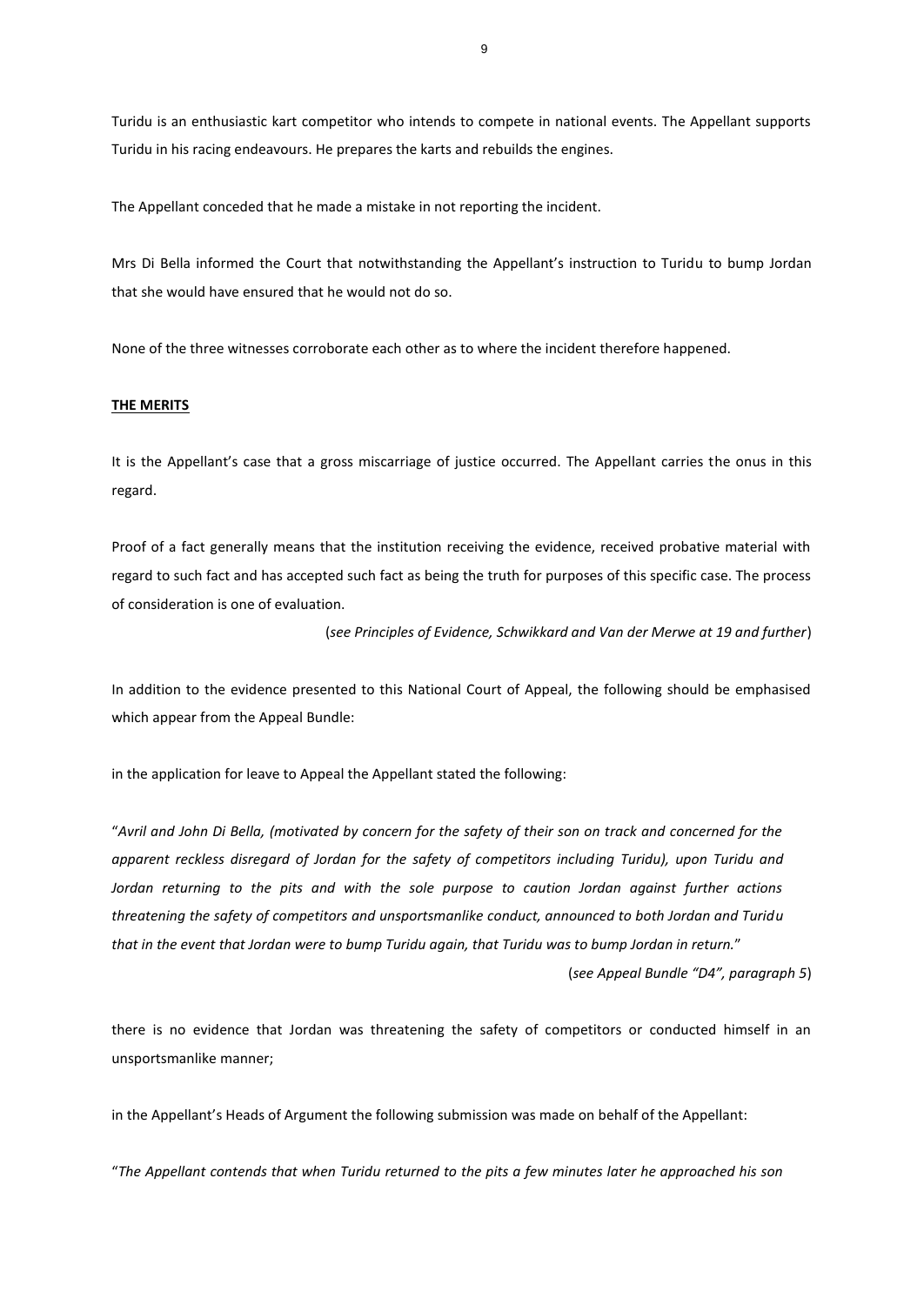*and instructed him, in essence, to bump Jordan back should Jordan bump him again. He gave him this instruction because he had observed that Jordan had made a habit of driving with scant regard for his fellow competitors.*"

(*see Heads of Argument, Appeal Bundle, paragraph 9*)

there is no evidence that Jordan has made a habit of driving with scant regard of his fellow competitors;

the evidence of the Appellant in the COE was also presented to the National Court of Appeal. His evidence from page 19 to 20 is of extreme importance. The essential parts state the following:

"*...now, that annoyed me.*"

"*...now he comes off so I said to my son no, he was behind Mr North's son, and I said to him, now he bumped you like that. I said to him, you know what, nobody cares about the law here so next time he does that you bump him back. That's it. Bump him back, that's what you are going to do. You are going to bump him back, because that's it. Nobody cares...*"

"*Ok, I am from old school, I don't go to Court sentencing and that. I am not like that. When I grew up, we used to sort things out. We used to sort our own problems out, I don't go to Court. We don't do things like that.*"

(*see Appeal Bundle U20 and U21*)

there is no place in motorsport for self-help. The only way to sort things out in motorsport is through the application of the "*rules of the game*" and if any person feels aggrieved as to the conduct of another competitor, to raise it with the Stewards who are competent to deal with incidents within the ambit of the "*rules of the game*".

The evidence of the three witnesses presented by the Appellant differs in material respects. Each of the three witnesses for the Appellant contradicts each other where the incident occurred and Mr Mginqi and Mr Basilio concede that the incident could have taken place as a result of a braking manoeuvre into the corner.

Counsel for the Appellant faintly attempted to convince us that the Appellant was provoked to act in the way he did. We can find no evidence in this regard. There is no reliable evidence that the conduct of Jordan was intentional to bump Turidu.

The conduct of the Appellant following the incident and his statement to his son in hearing distance of Jordan resulted in the report of Mr North to the stewards. The Appellant readily conceded that he was wrong to not report the incident. His reasoning in his evidence before the COE that he was from the old school and did not rely on Courts to solve matters does not exonerate him. Motorsport operates in a democratic society where the rule of law prevails. We reiterate that there is no place for self help. If competitors widely resort to the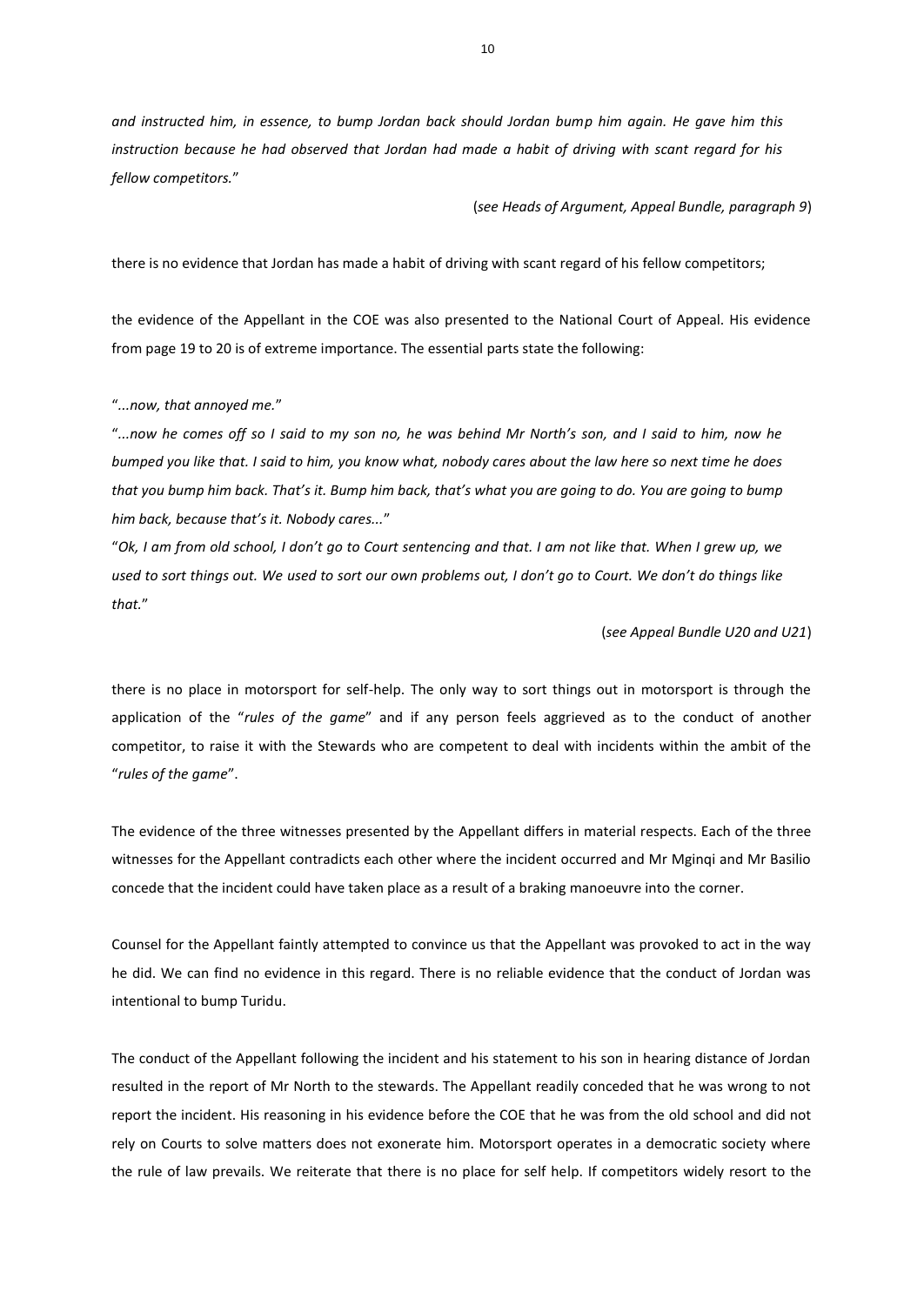conduct promoted by the Appellant, motorsport will fall into disrepute. There is a fine line between healthy sportsmanship and a destructive competition spirit. The "*rules of the game*" sufficiently provide that a competitor who is prejudiced through the reckless or negligent conduct of another competitor can ask for sanction against wrongdoers. Moreover, the marshals, Clerk of the Course and Stewards are all doing their duty at race events to ensure that motorsport takes place within well defined rules and regulations.

When competitors operate outside the realms of the rule of law such conduct must be severely criticised.

The conduct of the Appellant by enticing his son to bump Jordan was unbecoming. It constituted intimidation off the track and the general public at motorsport will find this offensive and inappropriate. The conduct of the Appellant enticed lawlessness at karting events and cannot be condoned.

This National Court of Appeal considered whether Turidu and Jordan have done wrong during the events which unfolded on and off the track for which they should be sanctioned. No finding can be made as to the ontrack incident where Jordan collided with the kart of Turidu. The evidence presented by the Appellant was not convincing and he stands as a single witness as to the intentional bumping. Likewise, there is nothing which Turidu did wrong during the off-track incident.

There is accordingly no evidence that Jordan or Turidu should be sanctioned. Turidu was merely spoken to by the Appellant and received an instruction to do something (bumping) in the future. He is a ten year old boy who should not suffer the consequences of the conduct of his father, the Appellant. Jordan, likewise, reported the incident to his father Mr North who in turn reported the matter to the stewards.

In our view, there is accordingly no reason why Turidu or Jordan should be sanctioned.

As to the legal and factual issues which arose in this Appeal:

the Appellant has not shown that the COE was wrong in not accepting his version of the incident;

the Appellant has not shown that Jordan deliberately, recklessly or carelessly bumped Turidu from behind;

the evidence in this National Court of Appeal shows that, on the Appellant's own admission, he instructed Turidu to bump Jordan in future karting events (the Appellant's ostensible excuse that his instruction would not be followed by Turidu or that it was conditional upon Turidu being bumped by Jordan do not exonerate the Appellant);

the Appellant has not shown that the COE erred in its finding that the Appellant contravened the provisions of GCR 172 iv);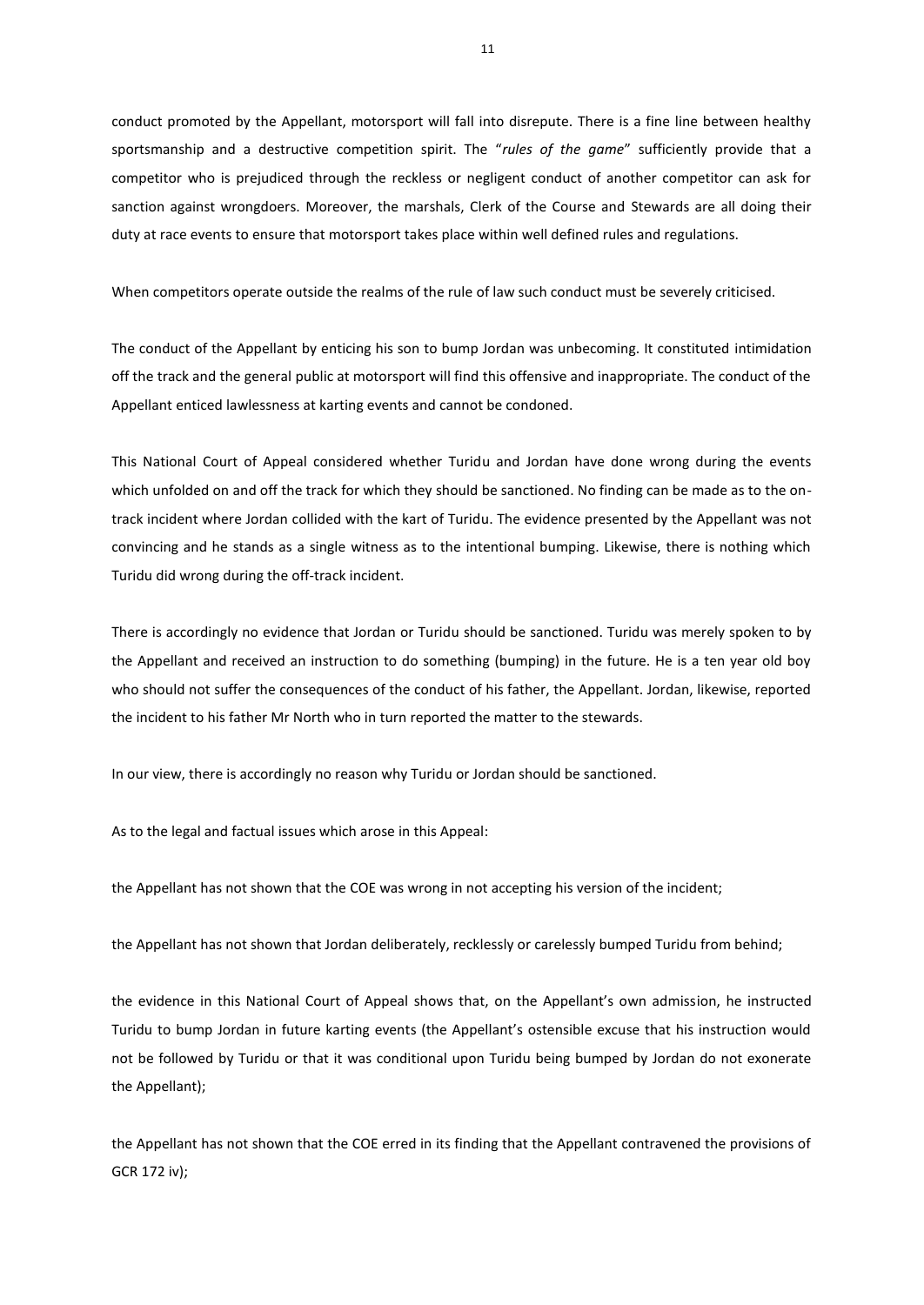the Appellant has not shown that there was provocation that exonerates him from a penalty being imposed, has not shown that the incident was not serious and has not shown that the Appellant's previous contravention of GCR 172 was over-emphasised.

As to the material legal and factual issues:

the evidence submitted by the Appellant does not support the Appeal insofar as his Appeal is concerned;

the conviction and penalties imposed on Turidu and Jordan should be set aside;

as to the penalty imposed on the Appellant, the penalty should be revisited taking into account the mitigating and aggravating facts.

The Appellant has not shown that Mr North and Jordan should have received any / or heavier penalties for their conduct during the incident.

## **FINDINGS**

This National Court of Appeal finds that:

the Appellant is found to have contravened GCR 172 iv) in that he acted prejudicial to the interest of MSA by intimidating a competitor (Jordan) and for acting in a manner which would reasonably be considered by the general public to be offensive and inappropriate;

the conviction and penalty against Turidu be set aside;

the conviction and penalty against Jordan be set aside.

In considering an appropriate penalty for the Appellant, the following aspects were particularly taken into account:

the original penalty imposed by the COE would effectively mean that the Appellant would be barred for life from entering any official area during any MSA sanctioned kart race meeting if he is again contravenes GCR 172. This sanction is over-harsh;

the Appellant has a previous conviction in that COE 1099 found on 2 July 2012 that he was in breach of GCR 172 vi). Turidu received a three race ban as a result of the Appellants conduct in that instance. The Appellant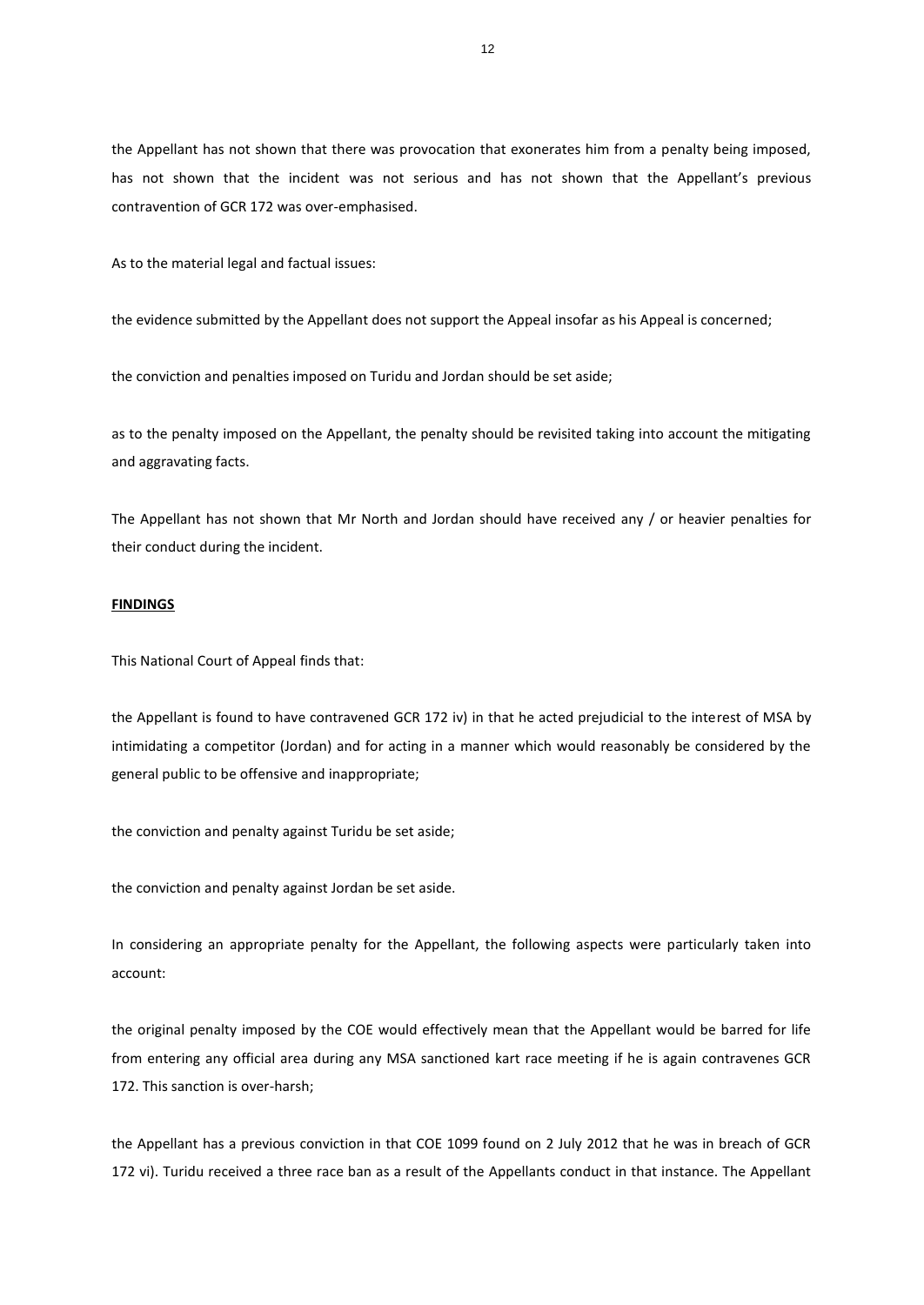was reprimanded in that instance that MSA viewed his conduct in a very dim light;

the Appellant's Counsel persisted that the penalty of COE 1099 was not serious. This National Court of Appeal does not accept this submission. A three race ban is a serious penalty. It is clear that in COE 1099 Turidu was penalised for the conduct of the Appellant. There is no evidence that Turidu in that instance personally also did anything wrong. He received the three race ban as a result of the conduct of the Appellant;

the Appellant during examination by the President of this National Court of Appeal showed remorse for his conduct and insight into the negative impact of his conduct during the incident. Had it not been for this insight by the Appellant, this National Court of Appeal would have imposed a far heavier sentence. It is to be pointed out that a fine penalty of R200 000.00 can be imposed in terms of appendix "R" of the GCR's.

Karting is one of the grass root levels of motorsport in which junior competitors at different levels compete. Karting should be fostered by the motorsport fraternity. It is the entry level of motorsport by young ones. International and national motorsport has shown that international motorsport superstars, for example, Michael Schumacher and Lewis Hamilton started their racing careers in karting. During these formative years, the parents of young ones play a major role in the development of the racing careers of young ones. The conduct of parents at race events has a major impact on their children. Unfortunately, the enthusiasm of parents sometimes goes outside the boundaries of healthy competition. The current incident is an example thereof. Motorsport is dangerous and officials will always take care that dangerous or reckless driving will be penalised. Competitors in karting and their parents can rely on the officials. The Appellant's intention to guard for the safety of his son cannot be disregarded. The manner in which he conducted himself was, unfortunately, unacceptable. Parents cannot entice their children to breach the "*rules of the game*". Parents must encourage their children to comply with the GCR's and to follow the rules and regulations when it comes to protests. The officials should investigate dangerous or reckless driving and parents cannot take the law into their own hands by intimidating other competitors.

The following penalty is imposed:

the Appellant is fined an amount of R30 000.00 (thirty thousand rand) in terms of appendix "R", article 11;

the amount of R22 500.00 (twenty two thousand five hundred rand) imposed in terms of sub-paragraph 71.1 above, is suspended for a period of three years on condition that the Appellant does not again, during the period of suspension, contravene GCR 172;

in addition to the fine, the Appellant in terms of GCR 177 v) is prohibited from entering any competitor in terms of GCR 19 read with GCR 113 or be a part of the pit personnel or service crew of any competitor for a period of twelve months. This penalty is wholly suspended for a period of three years on condition that the